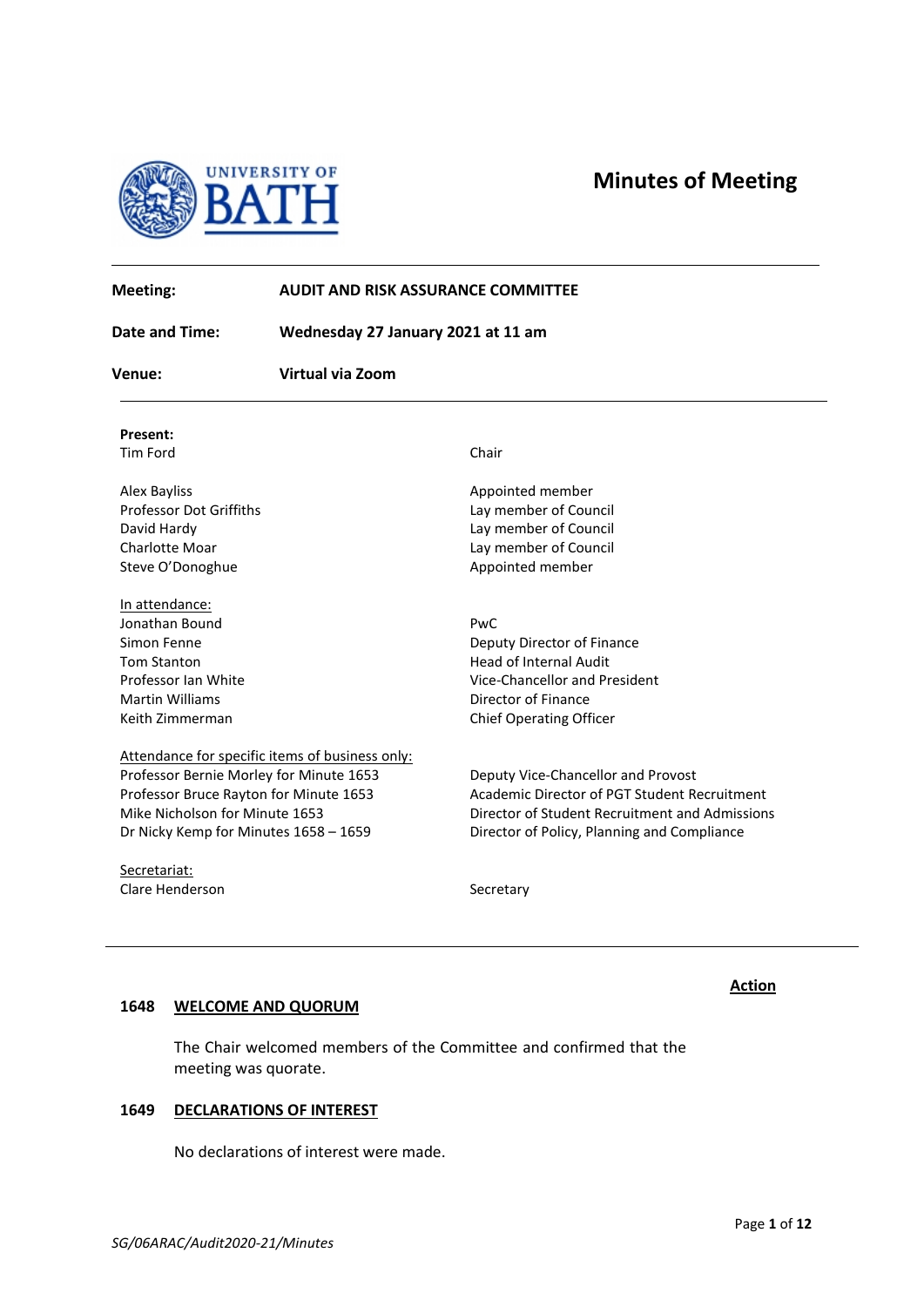### **1650 MINUTES OF PREVIOUS MEETING**

The minutes of the meeting of 5 November 2020 were **approved** as a correct record (Papers A20/21 – 039 and 040). They will be signed by the Chair.

### **1651 MATTERS ARISING**

### **1. Minute 1628 and 1635, Annual Report and Accounts**

The Committee **noted** that Council had approved the Annual Report and Accounts for 2019/20, which had been submitted to the Office for Students.

### **2. Minute 1630, Audit and Risk Assurance Committee**

The Committee **noted** that the interface of responsibilities of Finance Committee and ARAC would be illustrated by some worked examples, which would be uploaded to Convene.

### **3. Minute 1634, Actions and Matters Arising**

1. 1. Membership, Terms of Reference and Standing Orders

The Committee **noted** that Council had approved:

- ARAC Terms of Reference and Standing Orders
- ARAC Annual Report and the Internal Audit Department Annual Report.
- 2. 3. IT Security Enhancement Plan

The Committee **noted** that the JISC cyber-security assessment report was not yet available and consideration of the outcomes would be deferred to a later meeting.

3. 4. Risk Reports

The Committee **noted** that a pensions briefing had been provided by the University Treasurer, Director of Finance and the Deputy Director of Finance on 9 November 2020. The Chair reported that he had held some discussions with the Chair of Finance Committee on both pensions and the interface of the roles of Finance Committee and ARAC and would report **Chair**further in March.

# **4. Minute 1638, Public Interest Disclosure Reporting Statement**

The Committee **noted** that Council had noted the annual report on Public Interest Disclosures.

#### **5. Minute 1640, Annual Report on Fraud**

The Committee **noted** a recent incident of fraud relating to the Fresh Shop.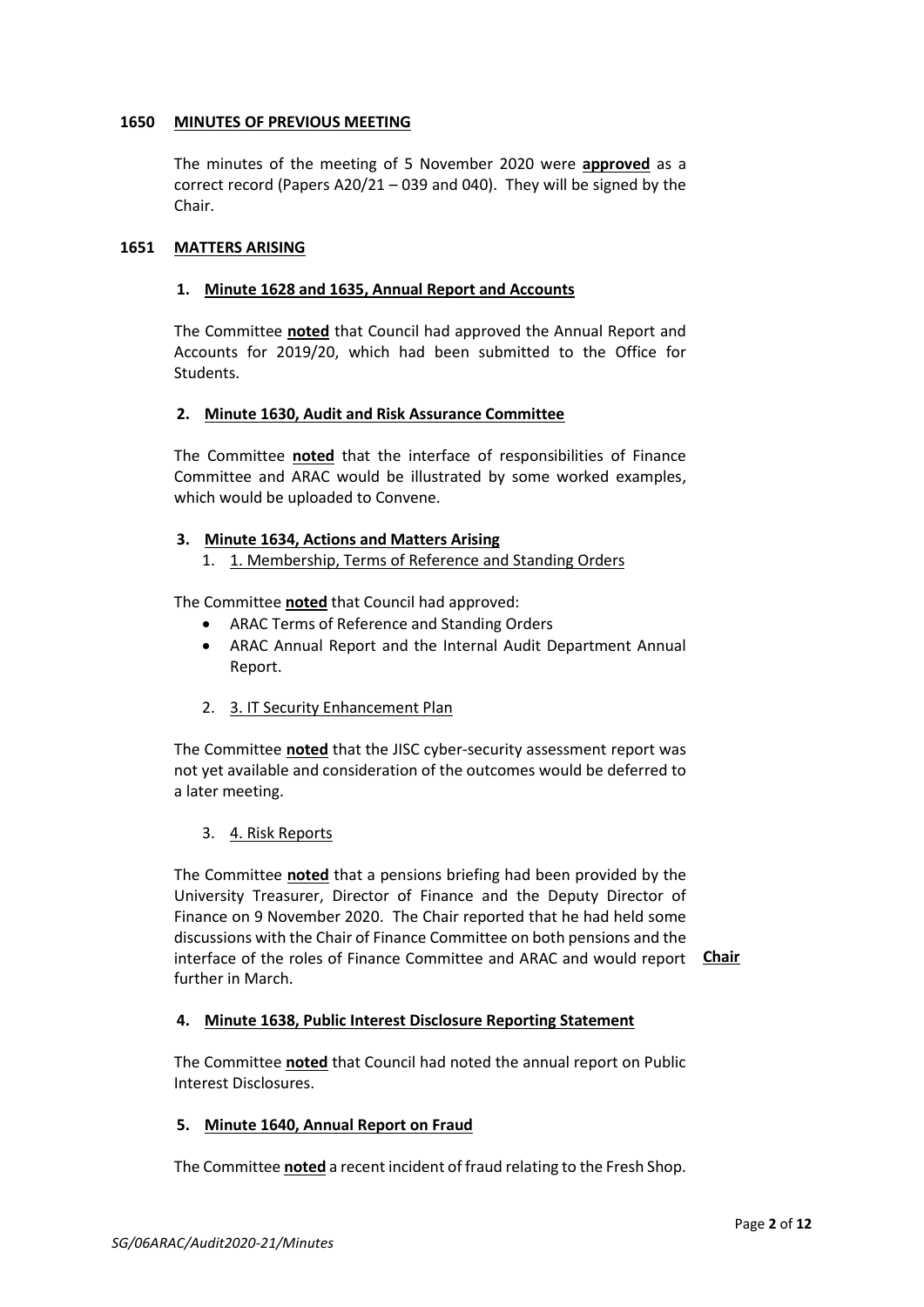The Head of Internal Audit reported that this was the subject of an ongoing investigation by HR and a further report would be made to the Committee in due course. **HoIA**

# **1652 STANDING ITEMS OF BUSINESS**

#### **1. Governance and Risk Updates**

#### **1.1 Update from the Vice-Chancellor**

The Vice-Chancellor reported as follows:

- Successive lockdowns had caused increasing challenges, with further rapid response required in the pre-Christmas period. Teaching had had to move online, with the exception of the Masters course in Pharmacy, and Coronavirus testing facilities had been up and running to support the return home of students.
- There were a significant number of students on campus/in the city, numbering approximately 1200 and above what might be expected given that the University did not offer a clinical provision.
- Student study space had been extended due to demand and University accommodation in Dartmouth Avenue had been reconfigured for study.
- The University Senate had approved No Detriment measures so that students could be confident that their assessment would not be affected by the current Coronavirus-related circumstances.
- A rent rebate had been offered to all those in University accommodation up until mid-February. Discounted meals were also available, with lunches for £1 and dinners for £2.
- The Government position on funding support had hardened despite the costs being incurred by universities.
- A new Inspera system for examinations had been used to process 25,000 pieces of submitted work over just two weeks.
- Lateral flow testing was continuing. There appeared to be few students presenting with positive tests; however, there were now more staff Coronavirus cases.
- The exit from the EU had taken place on 31 December 2020. The University was keen to continue its engagement with the Erasmus+ / Turing scheme and there would be support up until 2023 for projects.
- The University was monitoring the approach of other institutions with respect to student provision. It continued to commit to a high quality provision in terms of delivery of courses and student experience.
- A staged return was being planned for and the provision of curricular and extra-curricular activities was under consideration. It was important to provide encouragement to the student community through these initiatives. Particular attention was being paid to re-thinking ways of doing graduation.
- The OfS letter regarding Regulation during the current phase of the Coronavirus pandemic (Paper A20/21 – 043) would entail audit of the commitments made to students, by reviewing the quantity,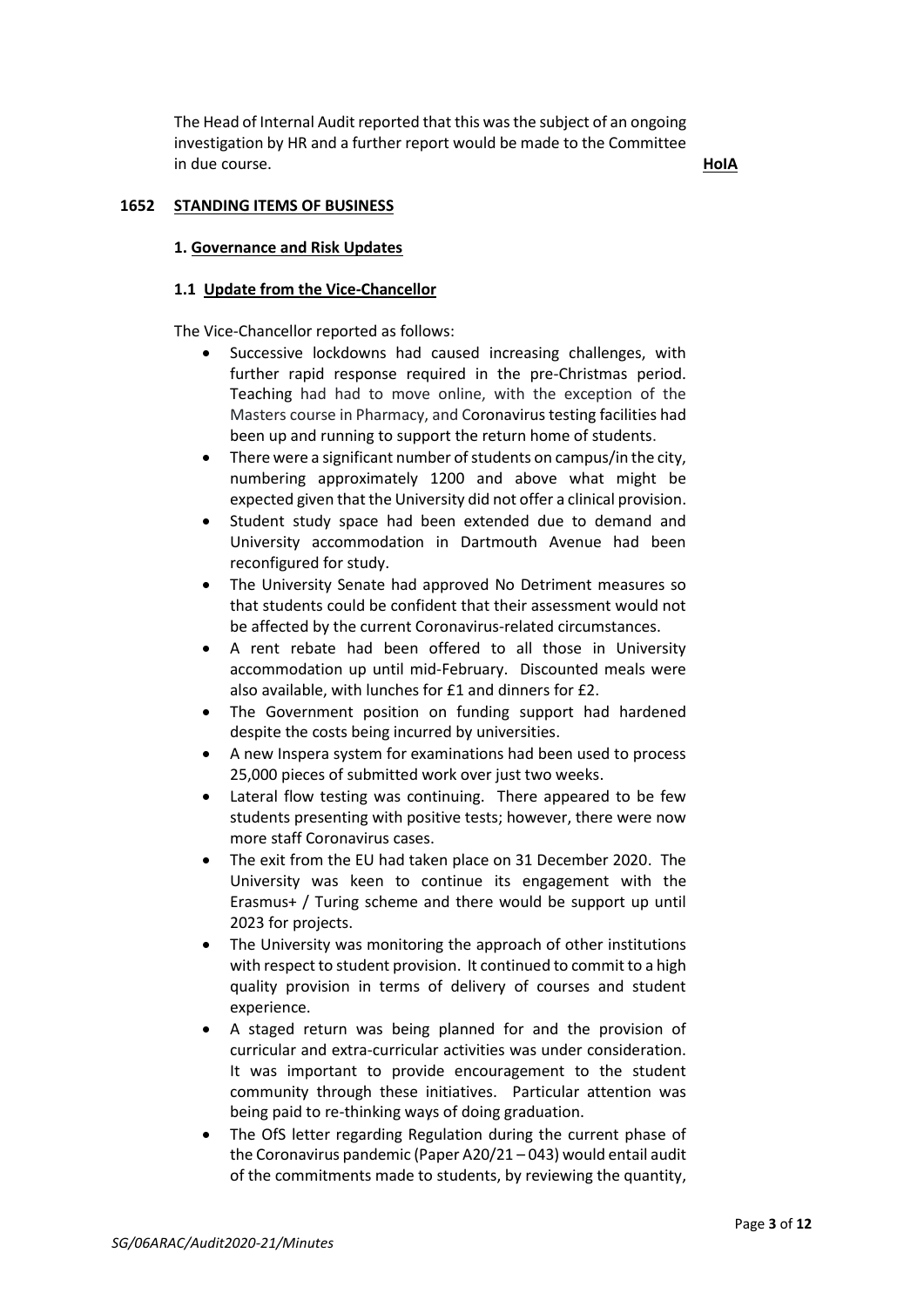quality and accessibility of provision in line with those commitments. The University was confident that it had gone the extra mile in ensuring a good quality educational provision and student experience.

- Overseas recruitment had been impacted by the pandemic and additional resources had been made available to the recruitment and admissions services. The University did not appear to have suffered a drop in home student applications like some other institutions.
- The pay offer had not been accepted and would probably proceed to a vote. The USS pension valuation situation remained concerning and the Pensions Regulator was likely to be approached, delaying member consultation.
- A pre-planning rounding with the Deans had started and benchmarking data across the range of the University's provision had been provided.

### **1.2 Update from the Director of Finance**

The Director of Finance reported as follows:

- Brexit had not had a significant impact on operations: procurement had continued without undue supply delays albeit the level of purchases was much lower currently. Forward planning had mitigated any negative impacts on the capital programme with most equipment being brought into the UK before the deadline. The treatment of tax on items had necessitated a change to accounting systems.
- A consultation paper was anticipated further to the revaluation and significant deficit of the USS pension fund; extended talks were taking place between the USS Trustees and the Pensions Regulator which had delayed the consultation.
- A rebate on University owned student accommodation not being occupied had been offered though it appeared that some 40% of rooms were in use, reducing the level of payment to approximately £1.5 million.
- The Coronavirus Job Retention Scheme was being utilised and whilst there was a challenging financial situation the forecasts were broadly in line with budget.

Members of ARAC commended the University on its approach to managing the ongoing Coronavirus pandemic situation. The Head of Internal Audit outlined the scope of the audit work to be undertaken in response to the OfS letter on Regulation (Paper A20/21 – 043). The department would review the commitments made in the summer by the University to provide a high quality learning environment against what had been delivered, using a combination of processes: individual confirmation of actions, review of timetables and student feedback. The communications processes with students in respect of changes to provision would be scrutinised. In order to accomplish this work, the audit plan had been adjusted. A member of the Committee asked that any concerning issues be reported to ARAC for attention. The Vice-Chancellor reported that the **HoIA**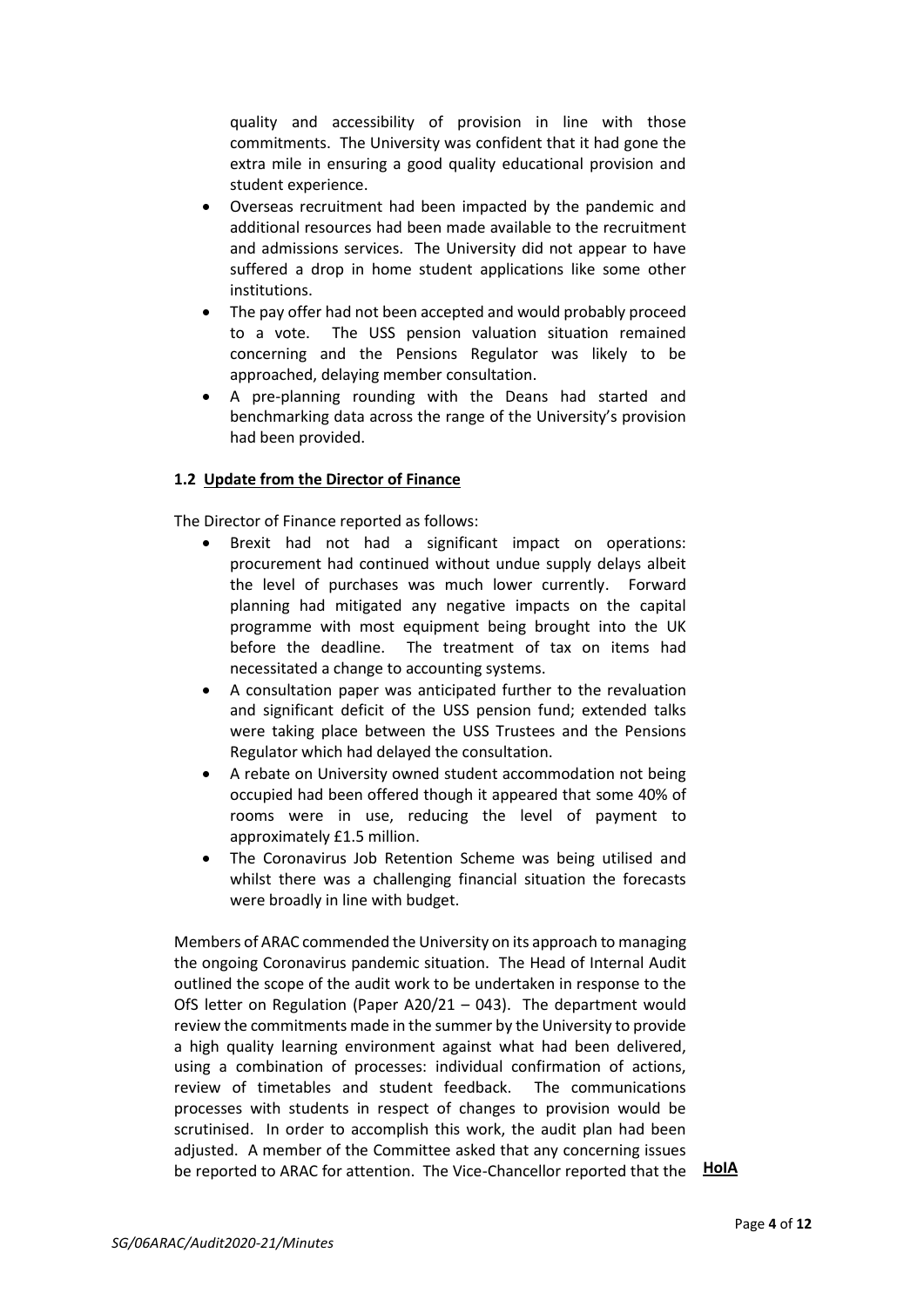University had taken a proactive approach by maintaining a good dialogue with students through the Student/Staff Liaison Committees to test understanding of what actions would best support students. However, this work was unlikely to be captured in the OfS audit investigation.

### **2. Programme of work 2020/21**

This item was deferred to later in the meeting.

### **3. Internal and external incidents**

### 1. Data security incident

The Committee **considered** a report on a data security incident that was reported to the Information Commissioner's Office (Paper A20/21 – 042). As a result, a number of steps had been taken to strengthen processes and procedures, and to raise awareness of mandatory Information Security training / refresher courses. A further report on actions would be made to the University Executive Board in February.

A member of the Committee noted that it would be good practice to review across the functions of the University whether data was being retained that should be deleted.

2. OfS letter setting out Regulation during the current phase of the Coronavirus pandemic

The Committee **noted** the letter (Paper A20/21 – 043) which had been discussed earlier in the meeting.

# **1653 RISK PRESENTATION: STUDENT RECRUITMENT**

The Deputy Vice-Chancellor gave a risk update on undergraduate and postgraduate taught student recruitment 2020/21. The slides and supplementary notes are available on Convene.

In the course of the presentation, Professor Morley made the following points:

- There was a shortfall with respect to both PGT and UG recruitment targets. In a normal year, these would have been achieved but some international students had chosen not to come late in the process. For home students, the policy changes by the government on A' level assessment had led to over-recruitment. Some 500 students had deferred to 2021/22.
- International student recruitment had been heavily impacted by the Coronavirus pandemic and the situation going forward remained difficult to predict. Student applications from China had fallen significantly, in part due to their increasing PGT provision but also due to concerns about safety in the UK. There had been growth in the opportunities for recruitment from India. However, an economic downturn would impact the availability of funding for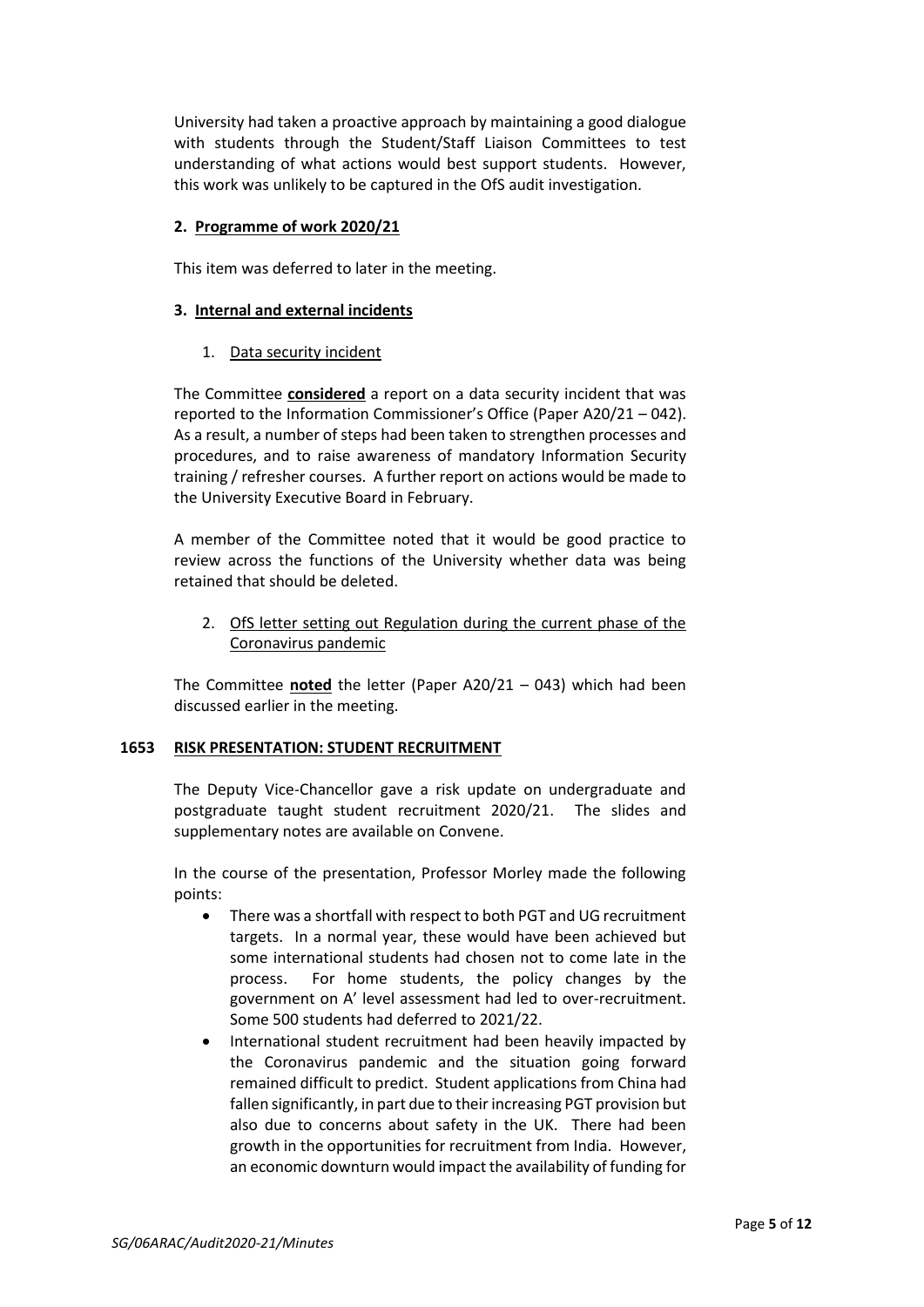students.

- The University was ranked 173<sup>rd</sup> in the QS Global World Ranking but needed to be in the top 100 to be more attractive to international students. The HE environment was increasingly competitive. The University needed to respond by increasing its agility to develop new programmes and admissions policies and structures.
- The risks around predicting student numbers were due to uncertainty around government policy on assessments with potential grade inflation likely; perceptions of international students on how safe and supported study in the UK would be; and the University's reliance on programmes that, although currently popular, required student interest to be maintained. Increased agility to respond to market demand was important.
- The University was committed to a Bath brand that relied on recruiting students with high grades, providing them with good placements and enabling them to secure good jobs.
- Further resource had been directed at increasing the capacity of the marketing and admissions teams and the Recruitment Strategy Group had been expanded. New strategies had been developed to interface more effectively with China eg using the Superlinks platform, and more generally with applicants. New web and social media content had become increasingly important marketing and applicant engagement tools.
- Access and participation targets presented a risk as failure to meet them would incur significant financial penalties. Action had been taken to broaden recruitment by collaborations, new pre-University support programmes to expand diversity of applicants and increasing reach by online offering, alongside expansion of contextual offers and running trials to review borderline offers in the context of individual circumstances.

In response to questions, the Deputy Vice-Chancellor, Academic Director of PGT Student Recruitment and Director of Student Recruitment and Admissions made the following points:

- The importance of rankings, whether QS Global World Ranking or other, was that they could enhance international reputation and recognition and students reviewed them when selecting an institution for study. In this context, the IAAPS (Advanced Automotive Propulsion Systems), IMI (Institute for Mathematical Innovation) and IPR (Institute for Policy Research) played a key role in Bath's international and national standing.
- The criteria on which students (and their parents) based decisions were related to league table rankings, whether in relation to an institution's reputation, student satisfaction or the employability of graduates, and for the brightest students they would not look down beyond a certain point in the rankings. It was, therefore, essential that the University maintained or improved its position.
- The importance of placements in the Bath offering applied at both undergraduate and postgraduate level. Many applicants had a strong sense of career direction and appreciated the opportunities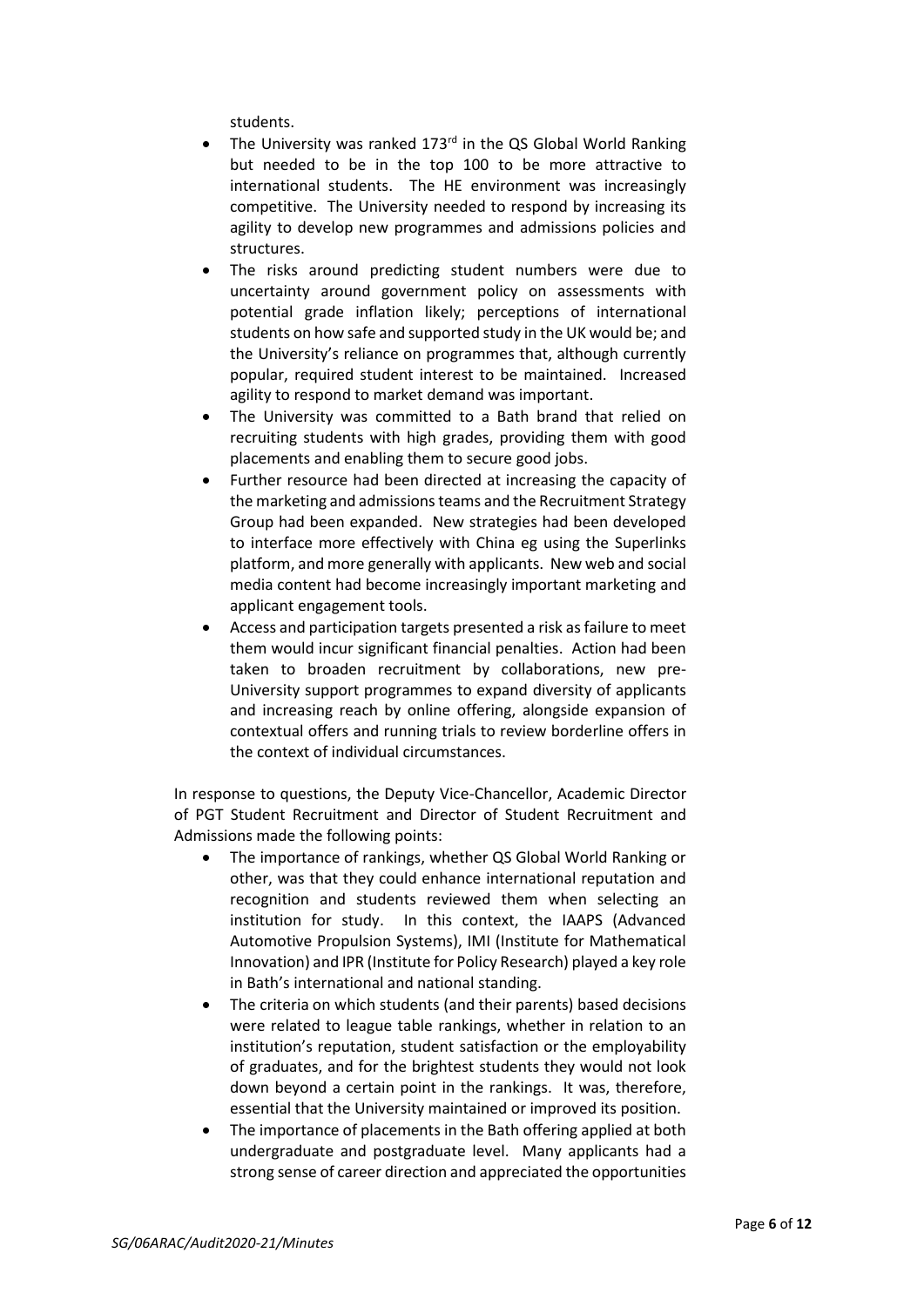offered, which included alumni events to further extend the range of placement and employment options.

- The efforts to support widening participation were ever expanding and included: third party advocates, partnerships (Brilliant Club and Rare Recruitment) and programmes (INTO, Seren Network supported by the Welsh Government) as well as extending the online virtual open days and web and social media information and support. Whilst the University was highly regarded for its support packages, there remained work to enhance appeal and extend reach.
- Although some students might perceive issues connected to the costs of taking a placement and extending the period of study, the University was able to provide support in finding paid placement options, bursaries to mitigate hardship or through the Gold Scholarship Programme, and employers often welcomed the opportunity to have a more diverse workforce.

Professors Morley and Rayton and Mike Nicholson were thanked for their presentation.

#### **1654 CYBER-SECURITY PROGRESS REPORT**

The Committee **considered** an update on the IT security enhancement plan and cyber-security risks (Paper A20/21 – 044). The Chief Operating Officer reported that additional features and security services have been unlocked as part of an uplift to Microsoft Licensing, cyber-essentials plus accreditation had been achieved for some core devices for researchers and work was ongoing towards BS 31 111. Good progress had been made in implementation of security improvements and deployment of next generation antivirus software, with an ongoing priority being enhanced user account protection through MFA (multifactor authentication).

Due to a staff resignation and the requirements of the service, new staff were in the process of being recruited. The market for IT specialists was an area currently experiencing volatility and salary inflation so DDaT needed to consider the options.

Two phishing exercises had been conducted, followed by additional training for those who had entered their credentials. There would be a ransomware exercise upcoming to test resilience and provide an audit of the position.

In response to questions, the Chief Operating Officer made the following points:

- It was hoped that the staffing position would improve over the next three months as new team members were onboarded;
- The JISC audit would produce a roadmap based on best practice. **COO**The priority areas were password management and MFA, accreditation and building the IT security team. The suggestion of a mapping process to show the pathway to green (recovery) was noted;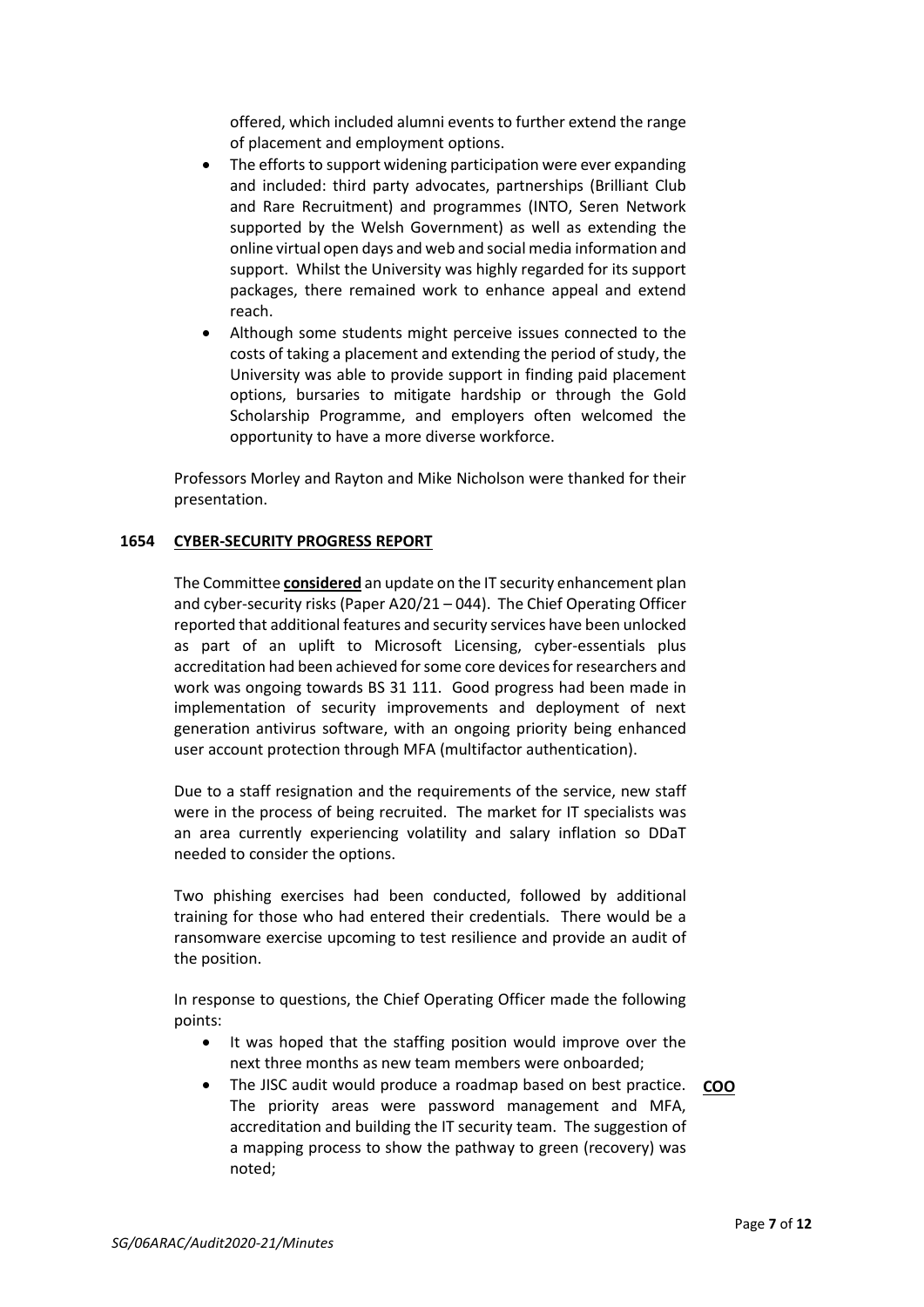• The team was working extremely hard and progress needed to be aligned with capacity.

### **1655 STATUS REPORT ON OPEN AUDIT POINTS**

The Committee **considered** the status report on open audit points (Paper  $A20/21 - 045$ ).

The Head of Internal Audit reported that 38 audit points had been closed since October 2020. The report for open audit points had adopted a colour coding system to illustrate the stages of progress in implementation. Overall, the number of overdue points had remained at an increased level. Tom Stanton drew attention to an overdue point on asbestos management which would now be incorporated into new asbestos management and reinspection programme arrangements.

In response to a question, the Head of Internal Audit reported that all the responses that he had received further to progress requests on open audit points were considered reasonable when the level of risk was reviewed and the current Coronavirus circumstances taken into account. It was noted that outstanding audit points were discussed at the University Executive Board and this provided an additional mechanism for monitoring management actions.

### **1656 STATUS REPORT ON INTERNAL AUDITS**

The Committee **noted** the status report on the internal audit programme for 2002/21 (Paper A20/21 – 046). It was reported that progress was being made on audit investigations to be reported in March, but in general the audit environment was challenging with some areas of the University under significant pressure and taking longer to respond to information requests. In order to mitigate the impact of this, the audit team were working on multiple projects.

# **1657 INTERNAL AUDIT REPORT**

The Committee **considered** the following Internal Audit Report:

1. **Institute of Coding – Industry Co-investment** (Internal Audit Report 01-2020/21) (Paper A20/21 – 047)

It was reported that, as a condition of awarding the grant, the OfS required that the Government's investment be matched by further investment from industry, including in-kind contributions such as training and equipment. Internal Audit had obtained a list of co-investments and verified through supporting documentation for a sample that the investments received were eligible and had been recorded accurately.

It was noted that the University led the group of 25 universities in the project to develop the next generation of digital specialists. In response to a question on how the University could optimise this opportunity, the Vice-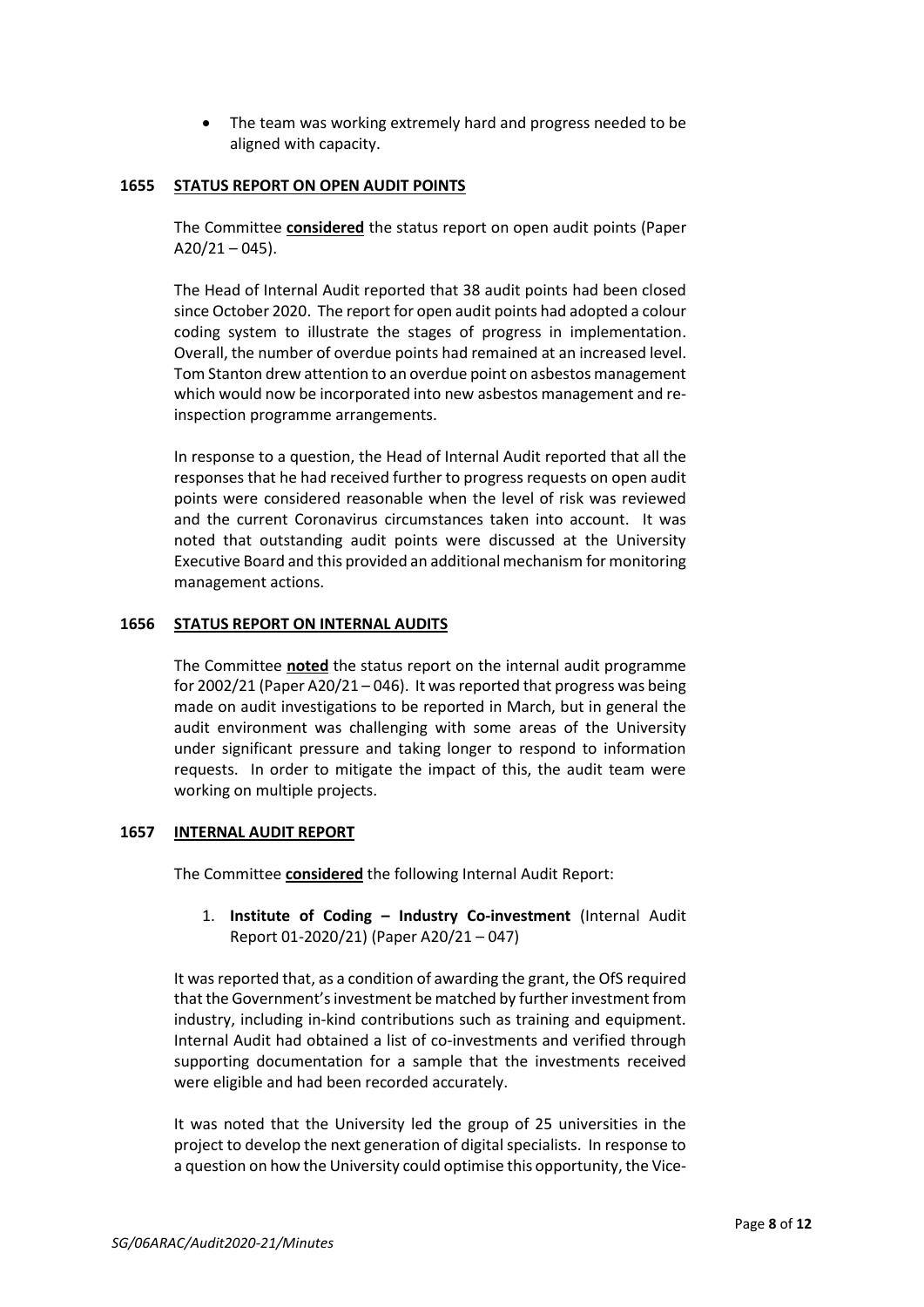Chancellor noted that the project relied on individual institutions but had won awards for its inspiring content and partnerships. The Vice-Chancellor outlined that there were two aspects to the project: the IoC as a brand and its success and the University's responsibilities for monitoring that the IoC's internal processes were appropriate for ensuring governance arrangements. The University's position as lead partner for the IoC provided a good opportunity for the University to develop new courses and partnerships in this area. He noted that the Government's continued funding for the project was expected to be part of the March Budget considerations.

#### **1658 RISK MANAGEMENT PROGRESS REPORT**

The Committee **considered** the Risk Management Progress Report (A20/21  $-048$ ).

The Director of Policy, Planning and Compliance drew attention to the removal of some risks from the Operational Risk Register since the last report and to the inclusion of new, mostly Coronavirus-related, risks which had assumed a greater priority. The RAG rating identified risks levels, but the previously discussed dashboard approach to aid visualisation of the changes in operational risks had not been put in place for the current **DoPP&C**meeting, though it remained an objective.

Dr Kemp reported that the University had limited capacity to manage down some risks, citing as an example international student recruitment, albeit such actions as could be taken were being put in place (eg enhancement of engagement through Student Ambassadors).

In response to questions, it was reported that:

- The development of the University Strategy would be progressed towards the end of this academic year and the Strategic Risk Register would be linked to it;
- Staff resource had been redeployed to areas of activity put under pressure by the Coronavirus situation and the flexible furlough arrangements had helped;
- The use of a mapping process to show the roadmap to green (recovery) was noted to be useful but dependent upon the national context eg renewal of confidence in the automotive industry to move forward R&D;
- The scale-up of IAAPS projects would be slow but business development was a focus of ongoing attention;
- The Risk Management Progress Report was a dynamic tool that would respond to changing circumstances.

The Committee **noted**:

- the Operational Risk Register;
- the update on risk management activities in the Risk Register and Risk Management Plan 2020/21;
- No changes were proposed to any of the net strategic risks.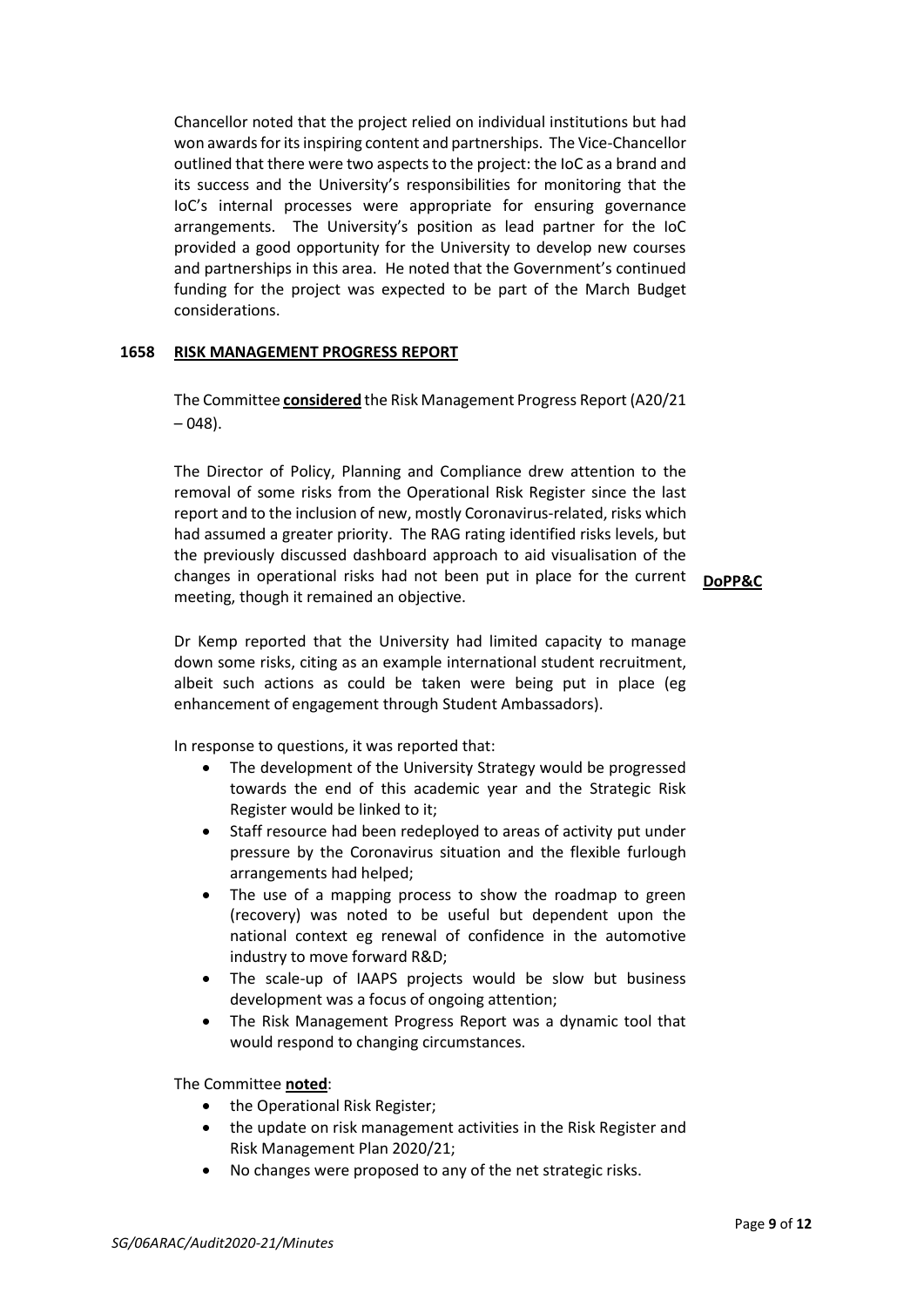### **1659 UPDATE ON POLICY FRAMEWORK AND SCHEDULE OF POLICIES**

The Committee **considered** the policy framework, schedule of policies and policy review dates (Paper A20/21 – 049).

The Director of Policy, Planning and Compliance noted that the UEB had agreed a schedule that would facilitate the review of overdue policies and policies due for review in 2020/21 by the end of this academic session. In addition, review of policies by Council and Council Committees by the end of the academic session were being progressed.

A significant piece of work was the review of the Financial Regulations, which was being overseen by the Standing Group on Financial Probity and the Deputy Director of Finance.

There was further work to do on the policies schedule. This would be tackled over the summer and include review of:

- nomenclature of governance documents and whether some 'policies' might be better re-designated;
- approvals processes for policies and whether these remained appropriate;
- website signposting and validity of policy links to ensure current documents were uploaded;
- accessibility of policies and compliance with new guidance and good practice.

Dr Kemp was thanked for her reports.

# **1660 TRAC RETURN 2019/20**

The Committee **considered** the TRAC Steering Group report and the TRAC return (Paper A20/21 – 050).

The Director of Finance outlined the process of review by the TRAC Steering Group to ensure compliance with OfS guidance. The current year's return included supplementary tables to reflect the impact of the Coronavirus situation.

The year showed an operating deficit of £10.49 million largely due to the impact of Covid-19 on residences and catering income and lower investment returns. Additionally, public funded teaching income per student had remained flat while costs escalated. There had been a declining cost recovery on research grants over the years. The Financial Sustainability Group was looking at this to see if recovery rates could be improved.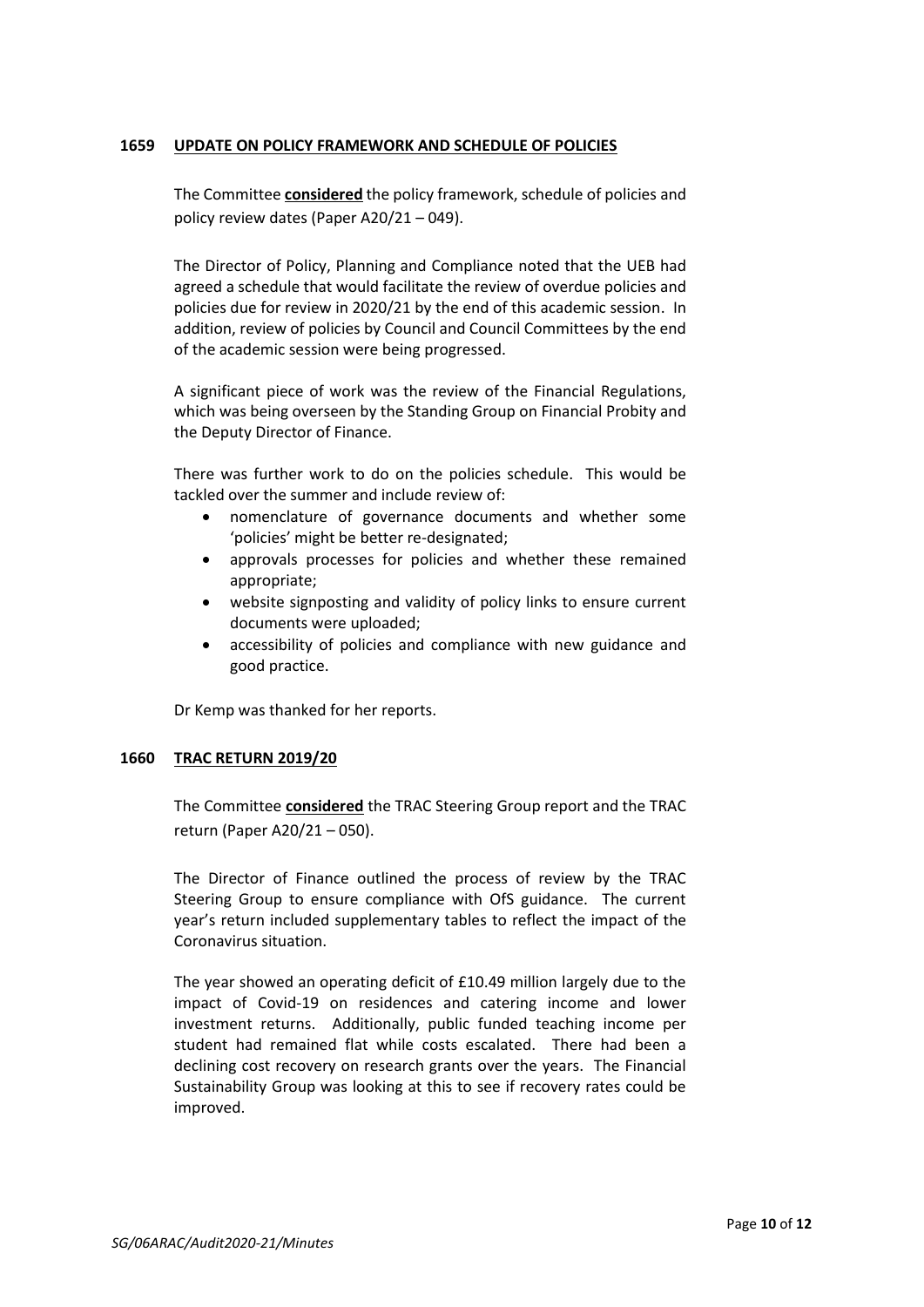In response to questions, the Director of Finance reported that the TRAC return was useful in terms of research data but the course costing tool was more useful for assessing teaching programmes.

ARAC agreed to **recommend**:

- to the Vice-Chancellor: that, as the Accountable Officer, he could sign off the return and submit it to the Office for Students by the deadline of noon on 1st February 2021; and
- to Finance Committee: that it should monitor declining cost recovery on research grants, given the significance of the risk it could present to sustainability.

# **1661 ANNUAL PROCUREMENT VALUE FOR MONEY REPORT 2019/20**

The Committee **considered** the Annual Procurement VFM Report (Paper  $A20/21 - 051$ ).

The Director of Finance reported that the Procurement Report was based on the Higher Education Procurement Association Benefits Reporting Methodology guidance to calculate cashable and non-cashable efficiencies.

The Coronavirus had impacted procurement but savings per pound spent had remained good and the table in section 19 of the report used KPIs to evidence the performance of procurement activity.

In response to a question on maximising the opportunities for VFM, the Director of Finance reported:

- that economy, efficiency and effectiveness would be raised in annual planning discussions, including with professional services. A member of the Committee noted that it was important to review levels of service against requirements and expectations.
- Given the pressure on resources, there needed to be continuous appraisal of efficiency and productivity within areas of activity. It was agreed that VFM was difficult to define and the focus would be on economy, efficiency and effectiveness; gathering a range of assurances across activities - student feedback being one such example - could build a picture to be considered further in the context of guidance from the OfS or NAO.

# **1662 EXTERNAL AUDIT: ANNUAL PERFORMANCE ASSESSMENT AND PROVISION OF ADDITIONAL SERVICES**

The External Auditor withdrew from the meeting prior to discussion of this item of business.

The Committee considered a report on the effectiveness of the External Audit Service during the year ended 31 July 2020 (Paper A20/21 – 052). The Committee noted that the audit had gone smoothly and that the presence of a more active Audit Engagement Lead at meetings had enabled issues to be resolved promptly and effectively. In line with the